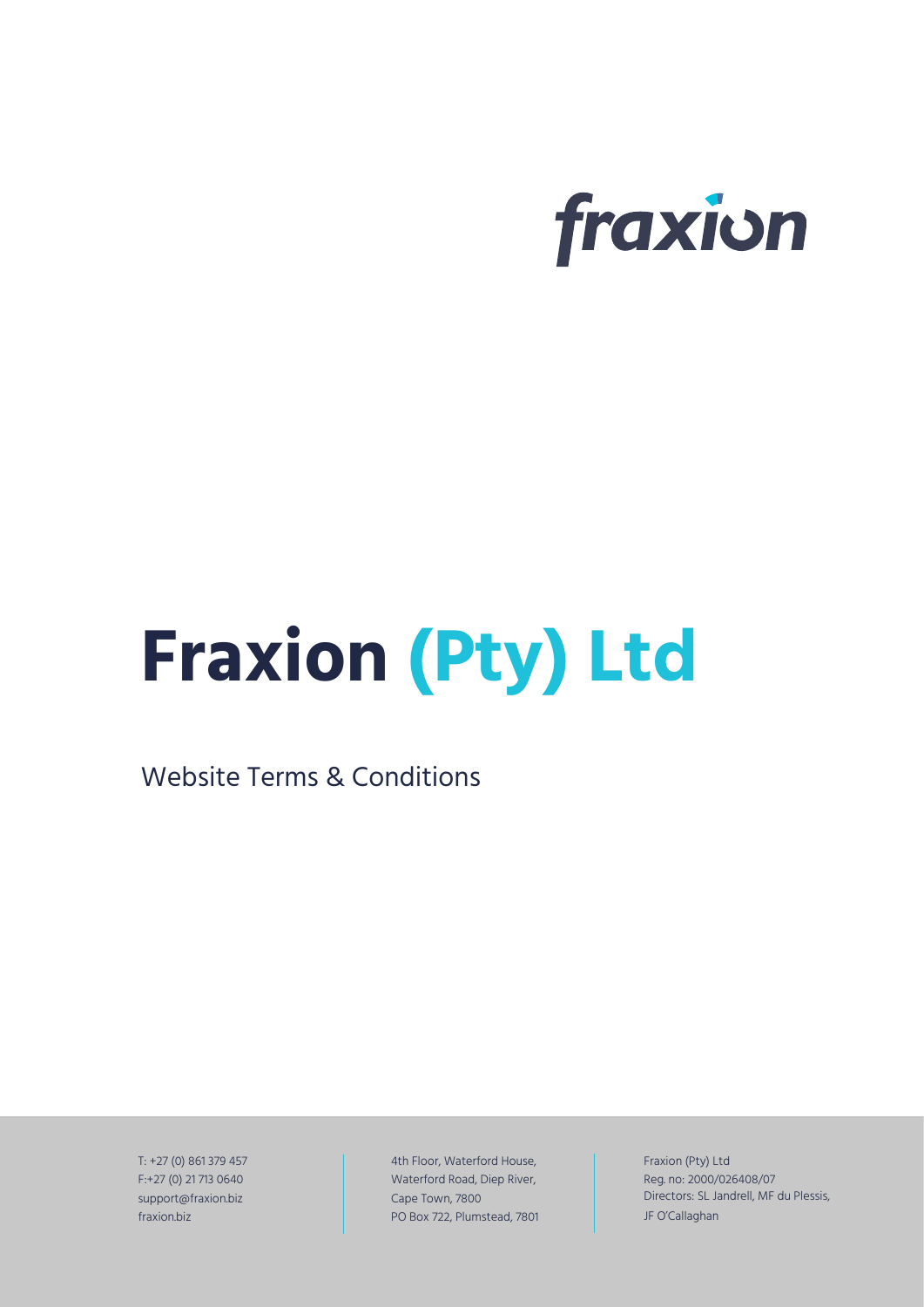# **Table of Contents**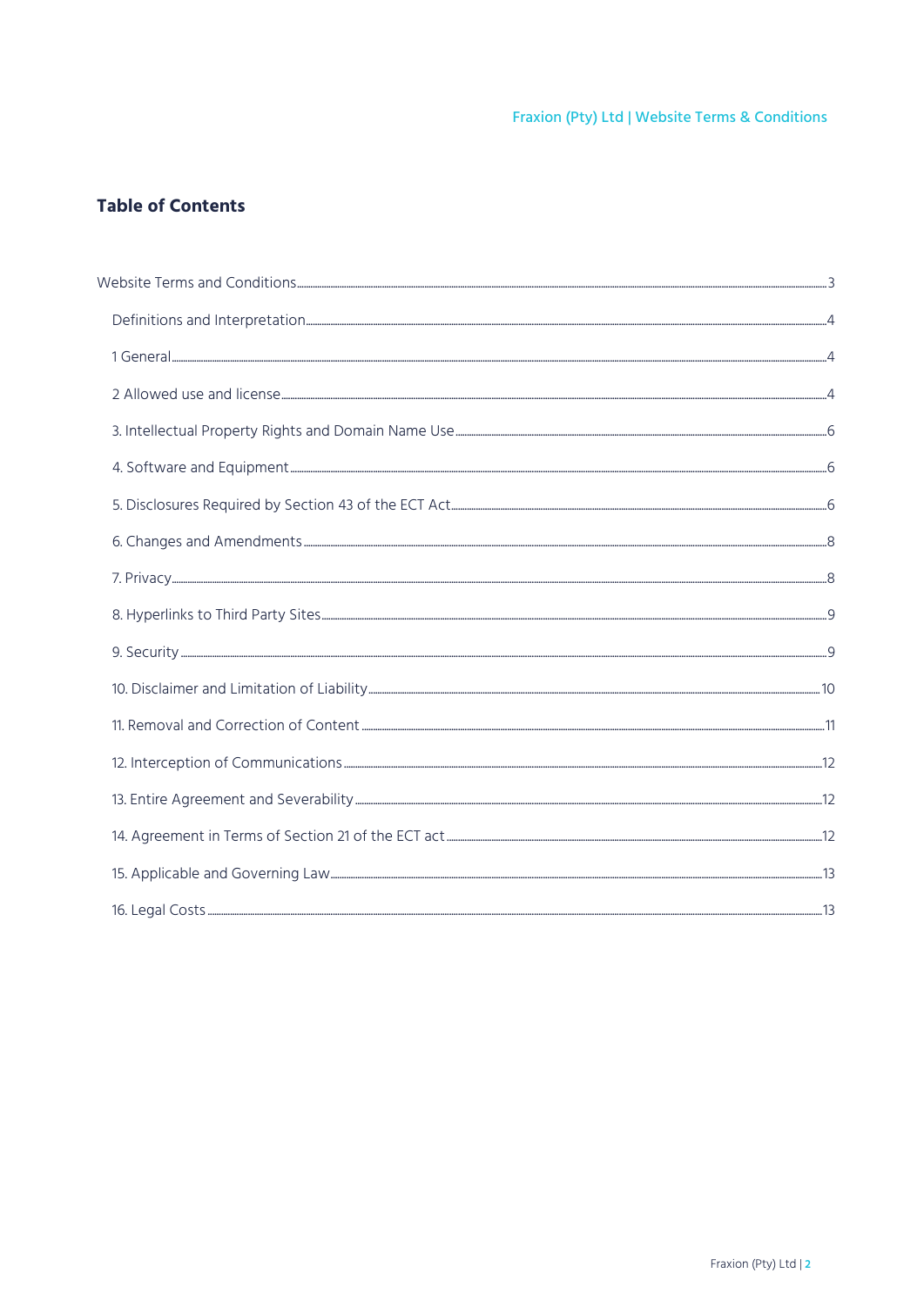# <span id="page-2-0"></span>**Website Terms and Conditions**

These Terms and Conditions are binding and enforceable against all persons that access the Fraxion (Pty) Ltd web site or any part thereof (the Fraxion (Pty) Ltd web site) in terms of section 11(3) of the Electronic Communications and Transactions (ECT) Act 26 of 2002.

If you do not agree to these terms and conditions you must leave the Fraxion (Pty) Ltd web site immediately, as further use will automatically bind you to these terms and conditions.

- Preface Definitions and interpretation
- Section 1 General
- Section 2 Allowed use and license
- Section 3 IP rights and domain names
- Section 4 Software and equipment
- Section 5 ECT Act disclosures
- Section 6 Changes and amendments
- Section 7 Privacy
- Section 8 Hyperlinks
- Section 9 Security
- Section 10 Disclaimer and limitation of liability
- Section 11 Removal and correction of content
- Section 12 Interception and monitoring
- Section 13 Entire agreement
- Section 14 Section 21 of the ECT Act
- Section 15 Applicable law
- Section 16 Legal costs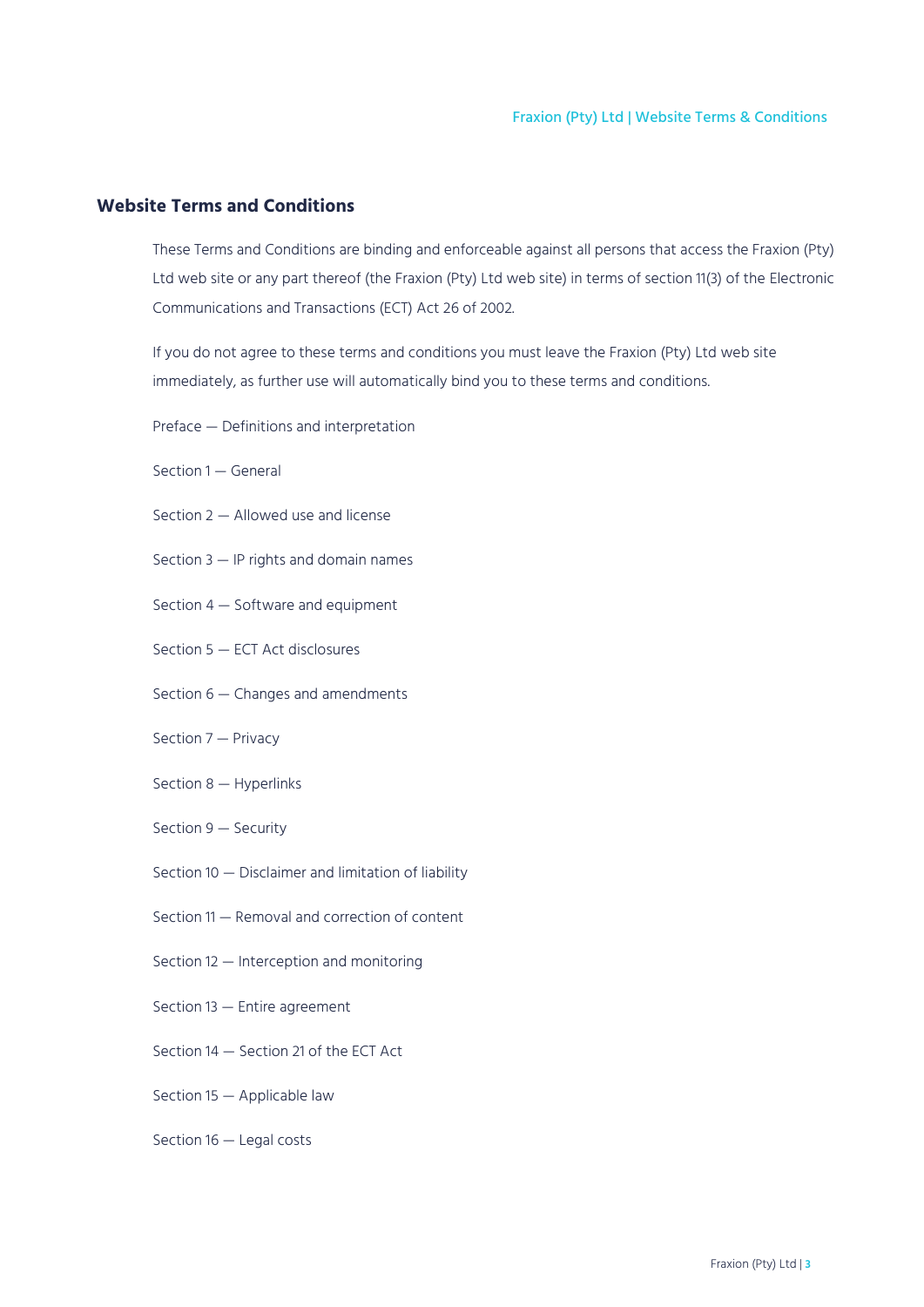# <span id="page-3-0"></span>**Definitions and Interpretation**

a) "Fraxion (Pty) Ltd" means Fraxion (Pty) Ltd, a company duly registered in terms of the companies laws of South Africa;

b) "Fraxion (Pty) Ltd web site" means the Fraxion (Pty) Ltd web site located at [www.fraxion.biz,](http://www.fraxion.biz/) [www.spendmanagement.com,](http://www.spendmanagement.com/) [www.fraxionsoftware.com,](http://www.fraxionsoftware.com/) [www.fraxion.co.za,](http://www.fraxion.co.za/) and [www.fraxionsolutions.com.](http://www.fraxionsolutions.com/)

c) "User" means any person who enters or uses the Fraxion (Pty) Ltd web site,

notwithstanding the fact that such a person only visited the home page of the

Fraxion (Pty) Ltd web site;

d) References herein to the singular include the plural and vice versa; and

e) Notwithstanding the fact that hyperlinks in these terms and conditions to copyright notices and legislation should be deemed part of these terms and conditions in terms of section 11 of the ECT Act, the fact that some or all of the hyperlinks may be non-operational, shall not play a role in determination of the validity and interpretation of these terms and conditions.

# <span id="page-3-1"></span>**1. General**

1.1 Fraxion (Pty) Ltd is a software development, licensing and related professional services company.

# <span id="page-3-2"></span>**2. Allowed use and license**

2.1 Fraxion (Pty) Ltd licenses the User to view, download and print the content of the Fraxion (Pty) Ltd web site, provided that such content is used for personal, educational and/or non-commercial purposes only;

2.2 Content from the Fraxion (Pty) Ltd web site shall not be used or exploited by Users for any commercial and non-private purposes without the prior written consent of Fraxion (Pty) Ltd;

2.3 Users may only access and use the Fraxion (Pty) Ltd web site for legal purposes;

2.4 The caching of the Fraxion (Pty) Ltd web site shall only be allowed if: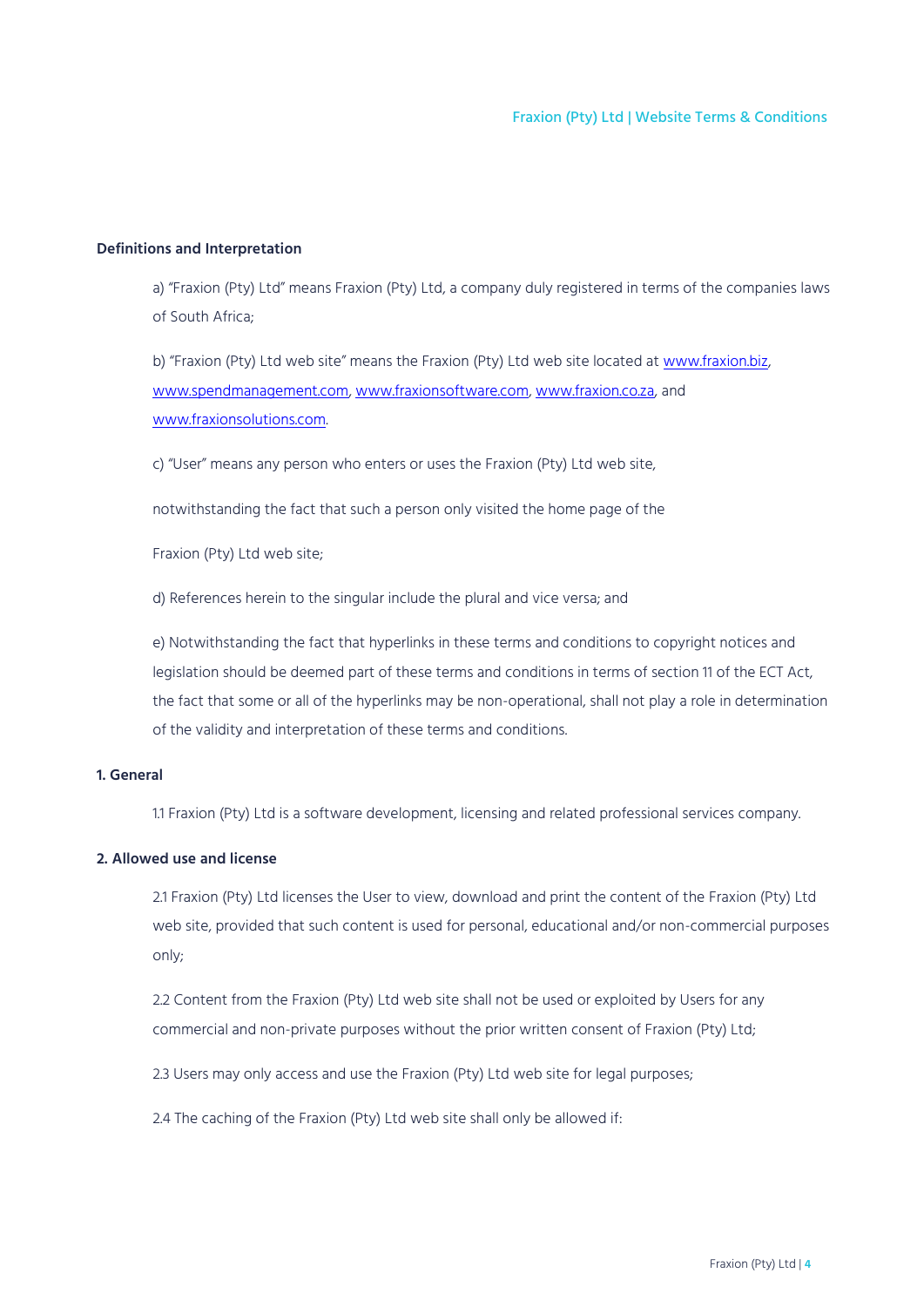2.4.1 The purpose of the caching is to make the onward transmission of the content from the Fraxion (Pty) Ltd web site more efficient;

2.4.2 The cached content is not modified in any manner whatsoever;

2.4.3 The cached content is updated at least every 12 (twelve) hours; and

2.4.4 The cached content is removed or updated when so required by Fraxion (Pty) Ltd;

2.5 If any User uses content from the Fraxion (Pty) Ltd web site in breach of the provisions detailed herein:

2.5.1 Fraxion (Pty) Ltd reserves the right to claim damages from the User;

2.5.2 Fraxion (Pty) Ltd reserves the right to institute criminal proceedings against the User; and

2.5.3 Fraxion (Pty) Ltd shall not be liable, in any manner whatsoever, for any damage, loss or liability that resulted from the use of such content by the User or any third party who obtained any content from the User;

2.6 Hyperlinks to the Fraxion (Pty) Ltd web site from any other source shall be directed at the home page of the Fraxion (Pty) Ltd web site. Fraxion (Pty) Ltd shall not be liable, in any manner whatsoever, for any damage, loss or liability that resulted from the use of content from the Fraxion (Pty) Ltd web site, if such content was accessed through a hyperlink not directed at the home page of the Fraxion (Pty) Ltd web site. Persons that wish to link to content beyond the home page of the Fraxion (Pty) Ltd web site shall do so at their own risk and indemnify Fraxion (Pty) Ltd against any loss, liability or damage that may result from the use of content from the Fraxion (Pty) Ltd web site, if such content was accessed through a hyperlink not directed at the home page of the Fraxion (Pty) Ltd web site;

2.7 No person may frame the Fraxion (Pty) Ltd web site, in any manner whatsoever, without the prior written consent of Fraxion (Pty) Ltd;

2.8 Apart from bona-fide search engine operators and use of the search facility

provided on the Fraxion (Pty) Ltd web site by Users, no person may use or attempt to use any technology or applications (including web crawlers or web spiders) to search or copy content from the Fraxion (Pty) Ltd web site for any purposes, without the prior written consent of Fraxion (Pty) Ltd; and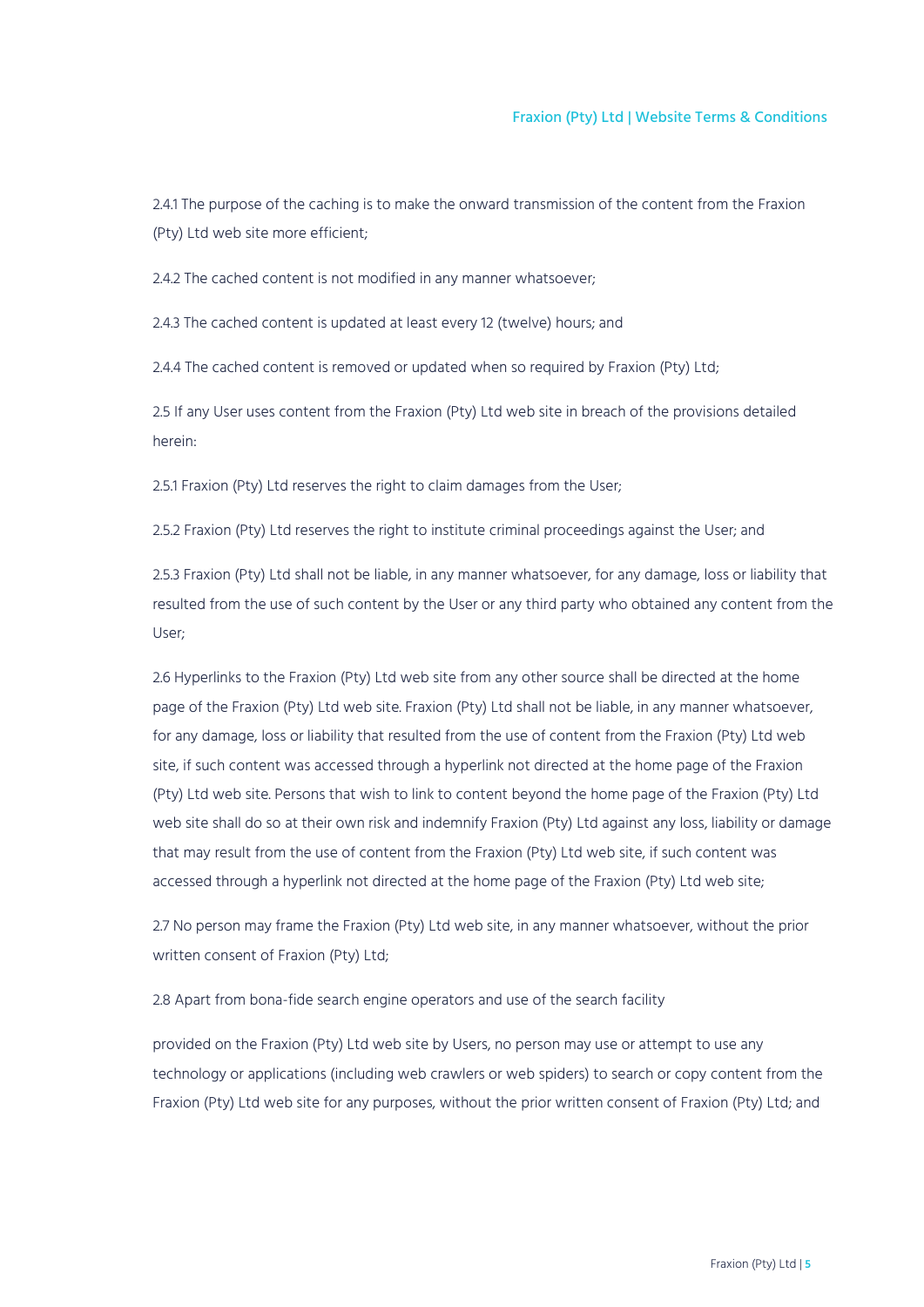2.9 All licenses and/or permissions granted in terms of this clause 2 are provided on a non-exclusive and non-transferable basis and may be terminated or cancelled by Fraxion (Pty) Ltd at any time without giving reasons therefore.

Access to the services, content, software and content downloads available from the Fraxion (Pty) Ltd web site is classified as "electronic transactions" in terms of the ECT Act and therefore Users have the rights detailed in Chapter 7 of the ECT Act and Fraxion (Pty) Ltd has the duty to disclose the following information:

# <span id="page-5-0"></span>**3. Intellectual Property Rights and Domain Name Use**

All intellectual property on the Fraxion (Pty) Ltd web site, including but not limited to content, trademarks, domain names, patents, design elements, software, databases, text, graphics, icons and hyperlinks are the property of or licensed to Fraxion (Pty) Ltd and as such, are protected from infringement by domestic and international legislation and treaties. Subject to the rights licensed to the User in clause 2, all other rights to intellectual property on the Fraxion (Pty) Ltd web site are expressly reserved.

# <span id="page-5-1"></span>**4. Software and Equipment**

It is the responsibility of the User to acquire and maintain, at his/her own expense, the computer hardware, software, lines and access accounts required to access the Internet and the Fraxion (Pty) Ltd web site and/or download content from this web site.

#### <span id="page-5-2"></span>**5. Disclosures Required by Section 43 of the ECT Act**

5.1 The full name and legal status of the web site owner: Fraxion (Pty) Ltd,

Reg. No. 2000/026408/07;

5.2 VAT registration number: 4900191257;

5.3 Street address:

5.3.1 4 th Floor Waterford House, Waterford Road, Diep River, Cape Town, South Africa;

5.4 Postal address:

5.4.1 P0 Box 722, Plumstead, 7801;

5.5 Physical address for receipt of legal service: see clause 5.3.1 above;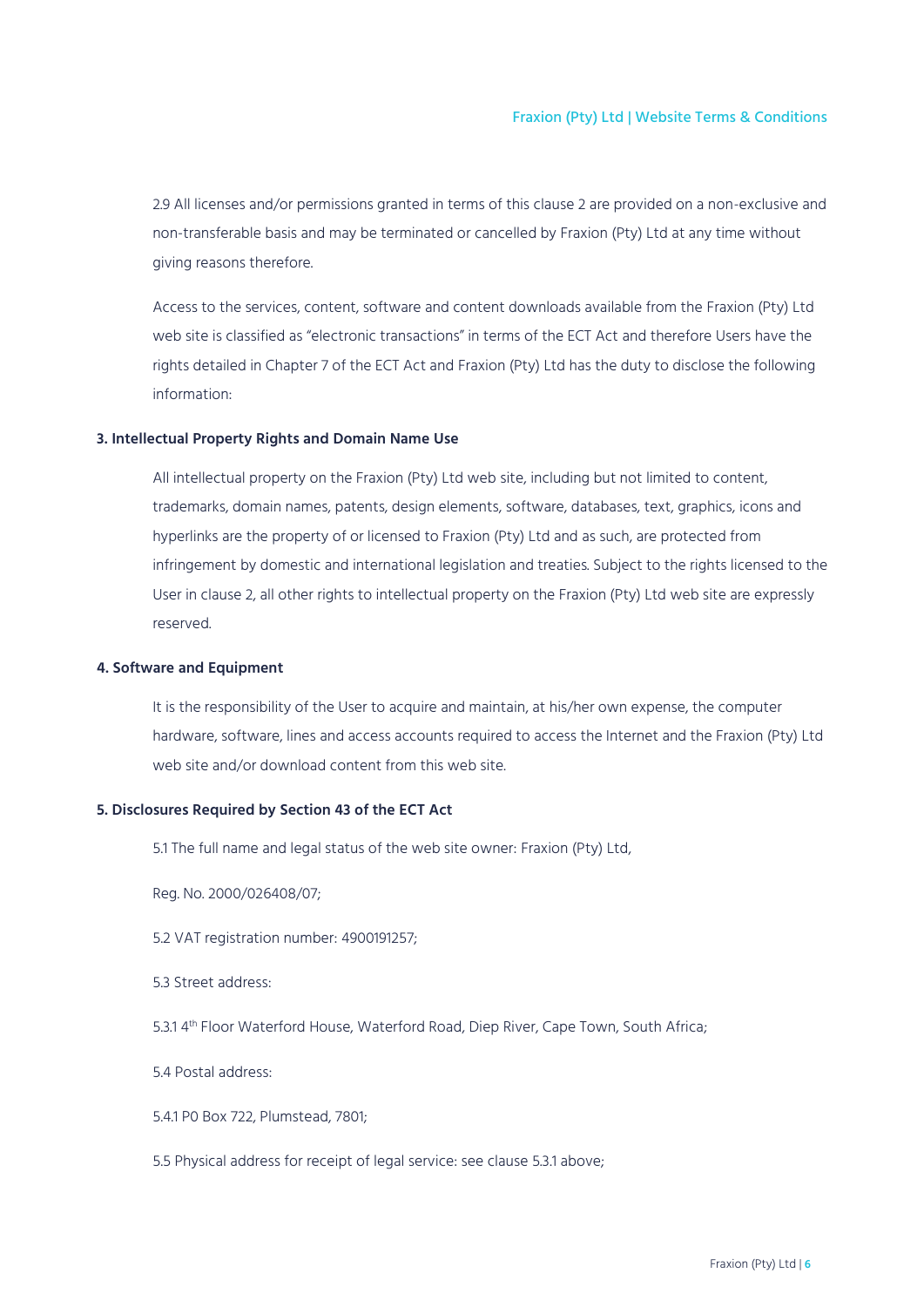5.6 Main business: Fraxion (Pty) Ltd is a software development, licensing and related professional services company;

5.7 The web site address of the Fraxion (Pty) Ltd web site is: www.spendmanagement.com;

5.8 The official e-mail address of the Fraxion (Pty) Ltd web site is: info@fraxion.biz;

5.9 Membership of self-regulatory or accreditation bodies: Licencing Executives Society;

5.10 Codes of conduct to which the Fraxion (Pty) Ltd web site subscribes: Code of Conduct and Code of IT Ethics

5.12 Copies of the Manual published in terms of section 51 of the Promotion of

Access to Information Act 2 of 2000

5.13 Management: Managing Director: Stanton Jandrell (SA);

5.14 The costs associated with the access and use of the Fraxion (Pty) Ltd web site are as follows: Free;

5.15 Alternative dispute resolution: Subject to urgent and/or interim relief, all disputes regarding:

5.15.1 access to the Fraxion (Pty) Ltd web site;

5.15.2 the inability to access the Fraxion (Pty) Ltd web site;

5.15.3 the services and content available from the Fraxion (Pty) Ltd web site; or

5.15.4 these terms and conditions,

shall be referred to arbitration in terms of the expedited rules of the

Arbitration Foundation of South Africa and such arbitration proceedings shall be conducted in Cape Town in English. The arbitration ruling shall be final and the unsuccessful party shall pay the costs of the successful party on a scale as between attorney and own client.

5.16 Cooling-off period: In terms of the operation of section 42(1)(d) of the ECT Act, the cooling-off provisions of the ECT Act do not apply to this web site; and

5.17 Users may lodge complaints concerning the Fraxion (Pty) Ltd web site through the "Contact Us" service provided on this web site. Users hereby assign the copyright in such complaints to Fraxion (Pty)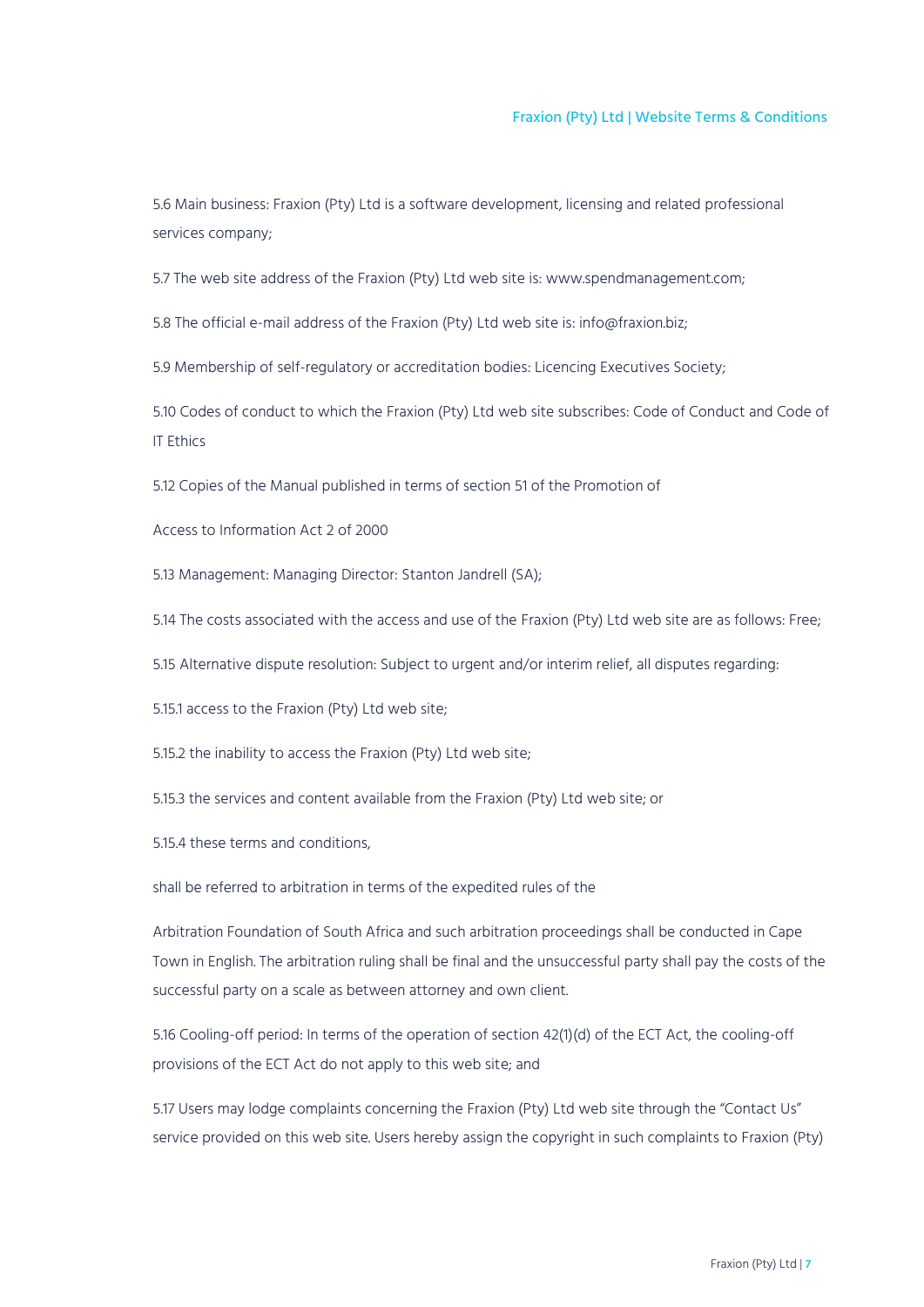Ltd and understand that Fraxion (Pty) Ltd may use disclose and publish such complaints and is furthermore under no legal duty to answer, resolve or address such complaints.

# <span id="page-7-0"></span>**6. Changes and Amendments**

Fraxion (Pty) Ltd expressly reserves the right, in its sole and absolute discretion, to do any of the following, at any time without prior notice:

6.1 change these terms and conditions;

6.2 change the content and/or services available from the Fraxion (Pty) Ltd web site;

6.3 discontinue any aspect of the Fraxion (Pty) Ltd web site or service(s) available from the Fraxion (Pty) Ltd web site; and/or

6.4 change the software and hardware required to access and use the Fraxion (Pty) Ltd web site.

# <span id="page-7-1"></span>**7. Privacy**

7.1 Fraxion (Pty) Ltd shall take all reasonable steps to protect the personal information of Users and for the purpose of this clause, "personal information" shall be defined as detailed in the Promotion of Access to Information Act 2 of 2000 (POPAIA);

7.2 Fraxion (Pty) Ltd may electronically collect, store and use, amongst other, the following personal information of Users:

7.2.1 name and surname;

7.2.2 contact details;

7.2.3 non-personal browsing habits and click patterns;

7.2.4 e-mail address; and

7.2.5 IP address.

7.3 Fraxion (Pty) Ltd collects, stores and uses the abovementioned information for the following purposes:

7.3.1 communicate requested information to the User;

7.3.2 newsletter database;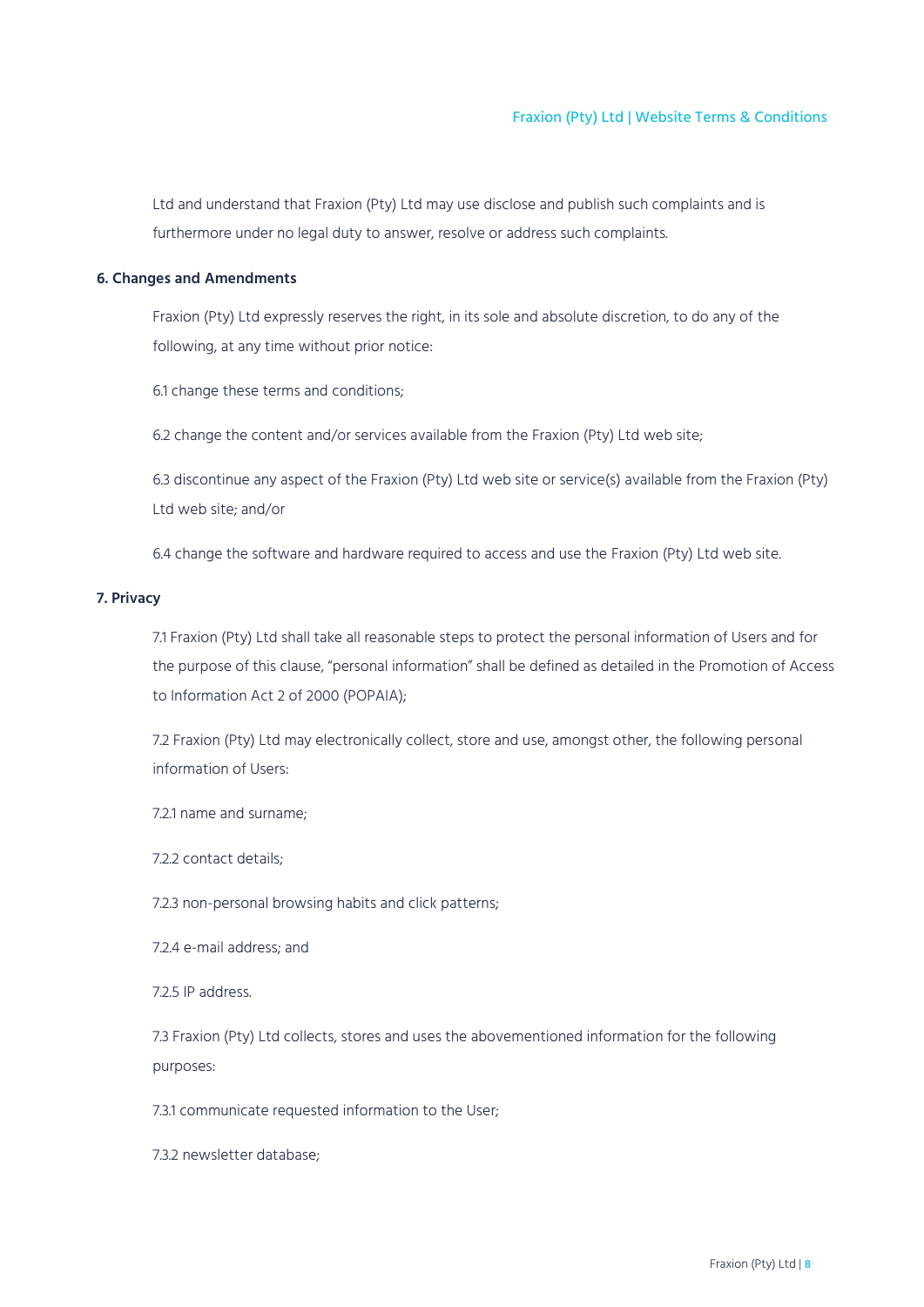7.3.3 registration and / or authentication of Users; and

7.3.4 to compile non-personal statistical information about browsing habits, click-patterns and access to the Fraxion (Pty) Ltd web site.

7.4 Information detailed above is collected either electronically by using cookies or is provided voluntarily by the User. Users may determine cookie use independently through their browser settings;

7.5 Fraxion (Pty) Ltd may collect, maintain, save, compile, share, disclose and sell any information collected from users, subject to the following provisions:

7.5.1 Fraxion (Pty) Ltd shall not disclose personal information from Users unless the User consents thereto;

7.5.2 Fraxion (Pty) Ltd shall disclose information without the User's consent only through due legal process; and

7.5.3 Fraxion (Pty) Ltd may compile, use and share any information that does not relate to any specific individual; and

7.6 Fraxion (Pty) Ltd owns and retains all rights to non-personal statistical information collected and compiled by Fraxion (Pty) Ltd

# <span id="page-8-0"></span>**8. Hyperlinks to Third Party Sites**

8.1 Fraxion (Pty) Ltd may provide hyperlinks to web sites not controlled by Fraxion (Pty) Ltd (target sites) and such links do not imply any endorsement, agreement on or support for the content of such target sites; and

8.2 Fraxion (Pty) Ltd does not editorially control the content on such target sites and shall not be liable, in any manner whatsoever, for the access to, inability to access or content available on or through such target sites.

# <span id="page-8-1"></span>**9. Security**

9.1 Fraxion (Pty) Ltd shall take all reasonable steps to secure the content of the Fraxion (Pty) Ltd web site and the information provided by and collected from Users from unauthorised access and/or disclosure. However, Fraxion (Pty) Ltd does not make any warranties or representations that content shall be 100% safe and secure;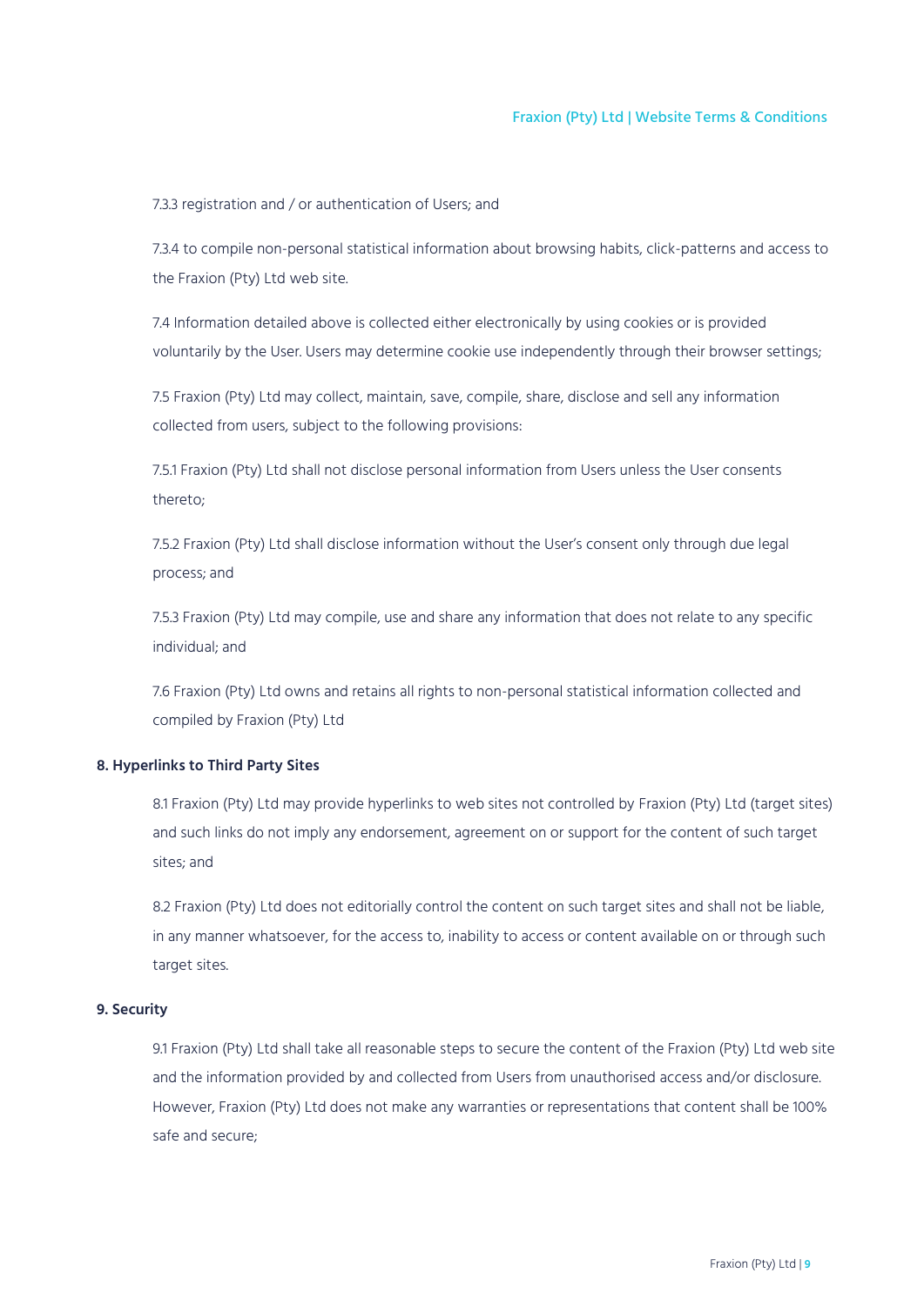9.2 Fraxion (Pty) Ltd is under no legal duty to encrypt any content or communications from and to the Fraxion (Pty) Ltd web site and is also under no legal duty to provide digital authentication of any page on the Fraxion (Pty) Ltd web site;

9.3 Users may not deliver or attempt to deliver, whether on purpose or negligently, any damaging code, such as computer viruses, to the Fraxion (Pty) Ltd web site or the server and computer network that support the Fraxion (Pty) Ltd web site.

Notwithstanding criminal prosecution, any person who delivers any damaging code to the Fraxion (Pty) Ltd web site, whether on purpose or negligently, shall, without any limitation, indemnify and hold Fraxion (Pty) Ltd harmless against any and all liability, damages and losses Fraxion (Pty) Ltd and its partners / affiliates may suffer as a result of such damaging code;

9.4 Users may not develop, distribute or use any device to breach or overcome

the security measures of the Fraxion (Pty) Ltd web site and Fraxion (Pty) Ltd reserves the right to claim damages any and all persons concerned with a security failure or breach; and

9.5 Any User who commits any of the offences detailed in sections 85 to 88 of

the ECT Act shall, notwithstanding criminal prosecution, be liable for all

resulting liability, loss or damages suffered and/or incurred by Fraxion (Pty) Ltd and its partners / affiliates.

# <span id="page-9-0"></span>**10. Disclaimer and Limitation of Liability**

10.1 Subject to the provisions of sections 43(5) and 43(6) of the ECT Act, if applicable, and as far as allowed by law, Fraxion (Pty) Ltd (including its owners, directors, employees, suppliers, Internet service providers, partners, affiliates and agents) shall not be liable for any damage, loss or liability of any nature incurred by whomever and resulting from:

10.1.1 access to the Fraxion (Pty) Ltd web site;

10.1.2 access to web sites linked to the Fraxion (Pty) Ltd web site;

10.1.3 inability to access the Fraxion (Pty) Ltd web site;

10.1.4 inability to access web sites linked to the Fraxion (Pty) Ltd web site;

10.1.5 content available on the Fraxion (Pty) Ltd web site;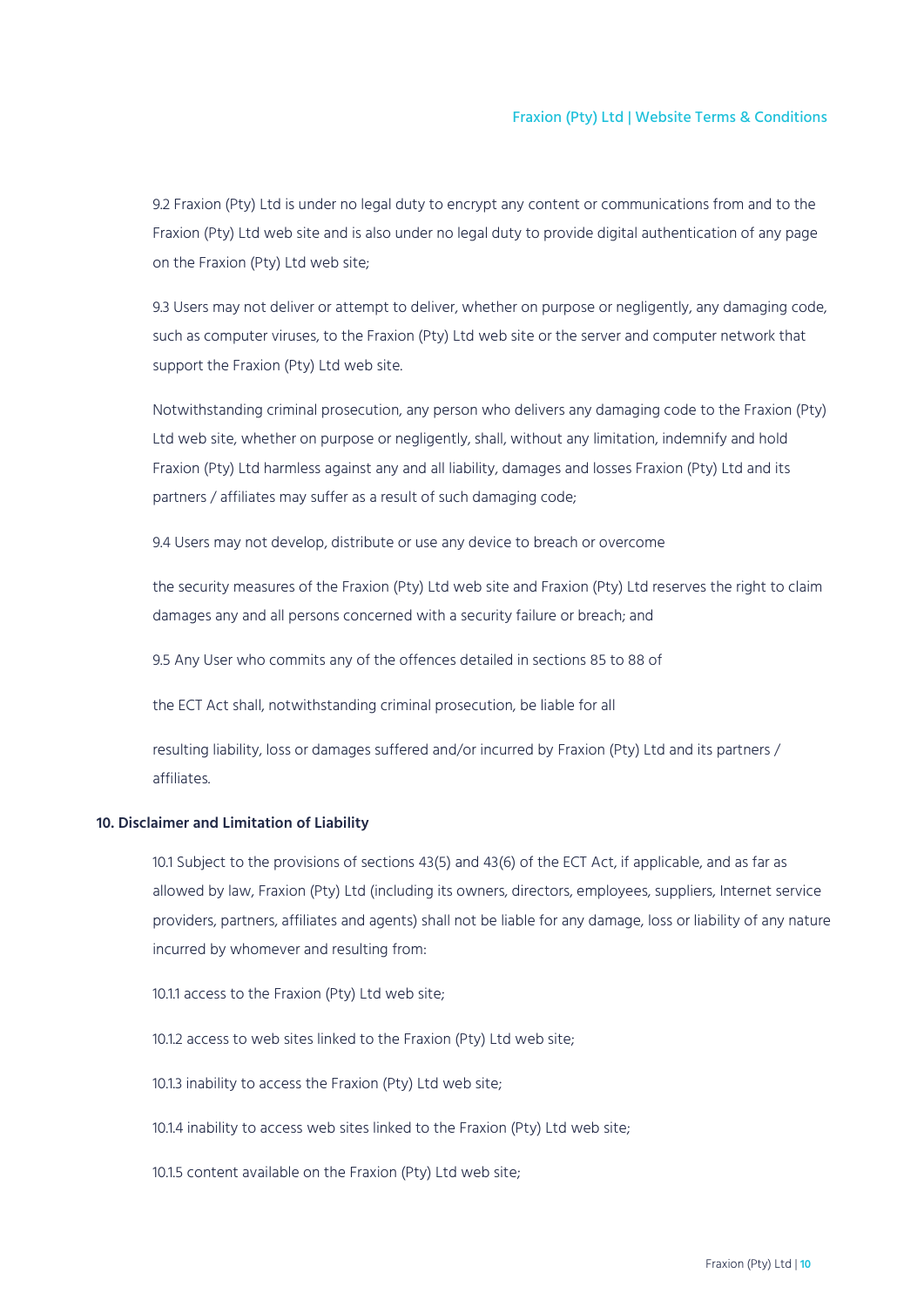10.1.6 services available from the Fraxion (Pty) Ltd web site;

10.1.7 downloads and use of content from the Fraxion (Pty) Ltd web site;

10.1.8 any other reason not directly related to Fraxion (Pty) Ltd's gross negligence.

10 .2 The Fraxion (Pty) Ltd web site is supplied on an "as is" basis and has not been compiled to meet the Users individual requirements. It is the responsibility of the User to satisfy himself or herself, prior to entering into this agreement with Fraxion (Pty) Ltd, that the content available from and through the Fraxion (Pty) Ltd web site meet the Users individual requirements and is compatible with the Users computer hardware and/or software;

10 .3 Information, ideas and opinions expressed on the Fraxion (Pty) Ltd web site should not be regarded as professional advice or the official opinion of Fraxion (Pty) Ltd and Users are encouraged to seek professional advice before taking any course of action related to the information, ideas or opinions expressed on the Fraxion (Pty) Ltd web site;

10 .4 Fraxion (Pty) Ltd does not make any warranties or representation that content and services available from the Fraxion (Pty) Ltd web site will in all cases be true, correct or free from any errors. Fraxion (Pty) Ltd shall take all reasonable steps to ensure the quality and accuracy of content available from the Fraxion (Pty) Ltd web site and encourage Users to report incorrect and untrue information subject to the right of Fraxion (Pty) Ltd to rely on its free expression rights and determine, in its sole and absolute discretion, the contents of this web site; and

10 .5 Fraxion (Pty) Ltd does not make any warranties or representations that the Fraxion (Pty) Ltd web site shall be available at all times. Users acknowledge that the Fraxion (Pty) Ltd web site may be unavailable due to updates or other causes beyond the reasonable control of Fraxion (Pty) Ltd, including, but not limited to virus infection, unauthorised access, power failure or other "acts of God."

# <span id="page-10-0"></span>**11. Removal and Correction of Content**

Users are encouraged to report untrue, inaccurate, defamatory, illegal, infringing and/or harmful content available from the Fraxion (Pty) Ltd web site to Fraxion (Pty) Ltd and Fraxion (Pty) Ltd undertakes to correct and/or remove such content or any part thereof if the person reporting such content provided reasonable grounds to prove the alleged nature of the content.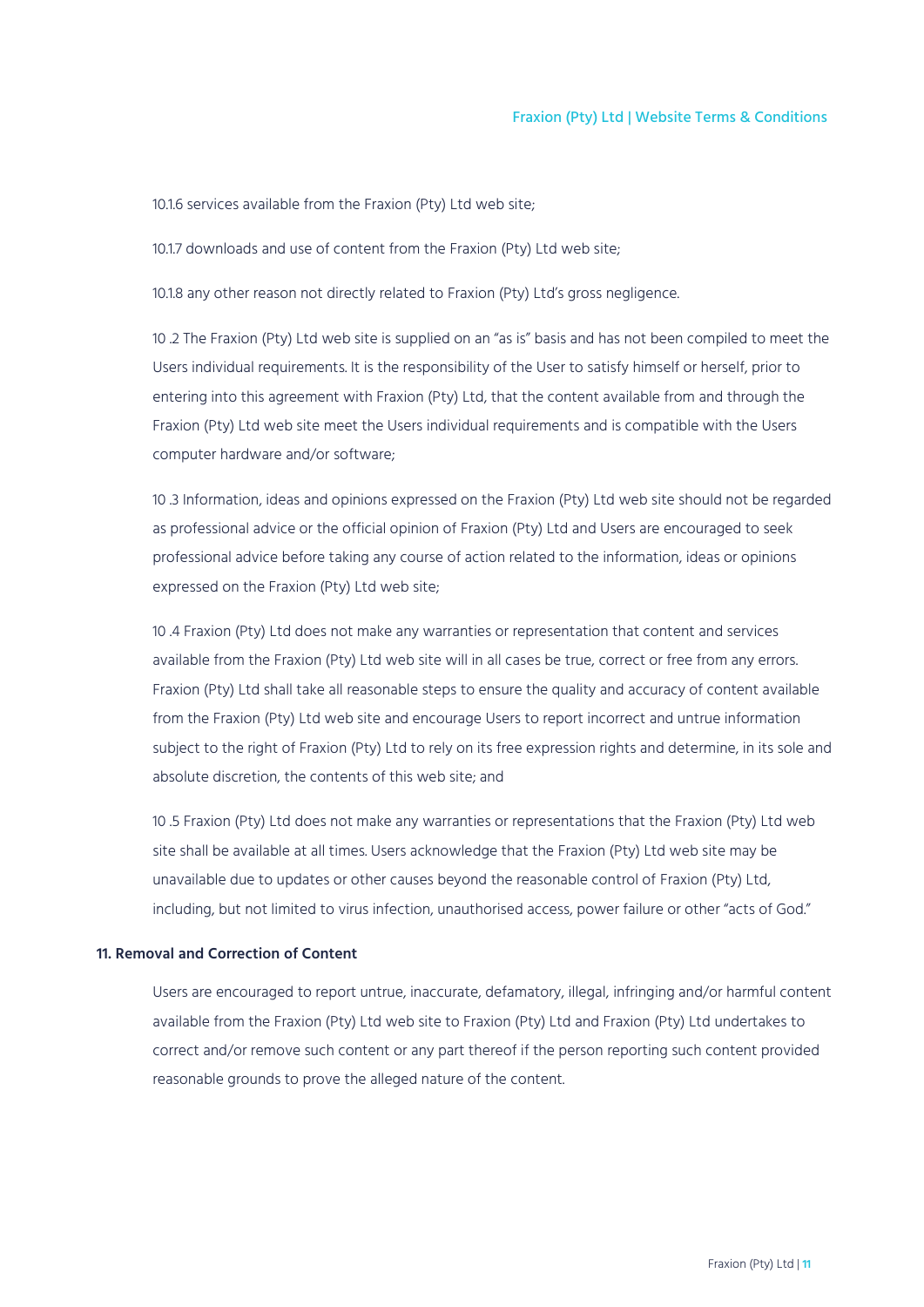# <span id="page-11-0"></span>**12. Interception of Communications**

12.1 Subject to the provisions of the Regulation of Interception of Communications (RIO) Act 70 of 2002, the User agrees to Fraxion (Pty) Ltd's right to intercept, block, filter, read, delete, disclose and use all communications sent or posted by the User to the Fraxion (Pty) Ltd web site, its staff and employees; and

12.2 The User agrees and acknowledges that the consent provided by the User in clause 12.1 satisfies the "writing" requirement as detailed in the ECT Act and the RIO Act.

# <span id="page-11-1"></span>**13. Entire Agreement and Severability**

13.1 These terms and conditions constitute the entire agreement between

Fraxion (Pty) Ltd and the User and shall take precedent over any disclaimers and/or legal notices attached to any communications and/or postings received by Fraxion (Pty) Ltd from the User;

13.2 Any failure by Fraxion (Pty) Ltd to exercise or enforce any right or provision shall in no way constitute a waiver of such right or provision; and

13.3 In the event that any term or condition detailed herein is found unenforceable or invalid for any reason, such term(s) or condition(s) shall be severable from the remaining terms and conditions. The remaining terms and conditions shall remain enforceable and applicable.

# <span id="page-11-2"></span>**14. Agreement in Terms of Section 21 of the ECT act**

The User and Fraxion (Pty) Ltd agree that:

14.1 the User shall be bound to these term and conditions and such agreement is concluded in Cape Town (South Africa) at the time the User enters the Fraxion (Pty) Ltd web site for the first time;

14.2 data messages (as defined in the ECT Act) addressed by the User to Fraxion (Pty) Ltd shall only be deemed to have been received if and when responded to;

14.3 data messages (as defined in the ECT Act) addressed to the User by Fraxion (Pty) Ltd shall be deemed to be received by the User as detailed in section 23(b) of the ECT Act;

14.4 data messages (as defined in the ECT Act) addressed by the User to Fraxion (Pty) Ltd shall be deemed to have been created and sent by the User from within the geographical boundaries of South Africa;